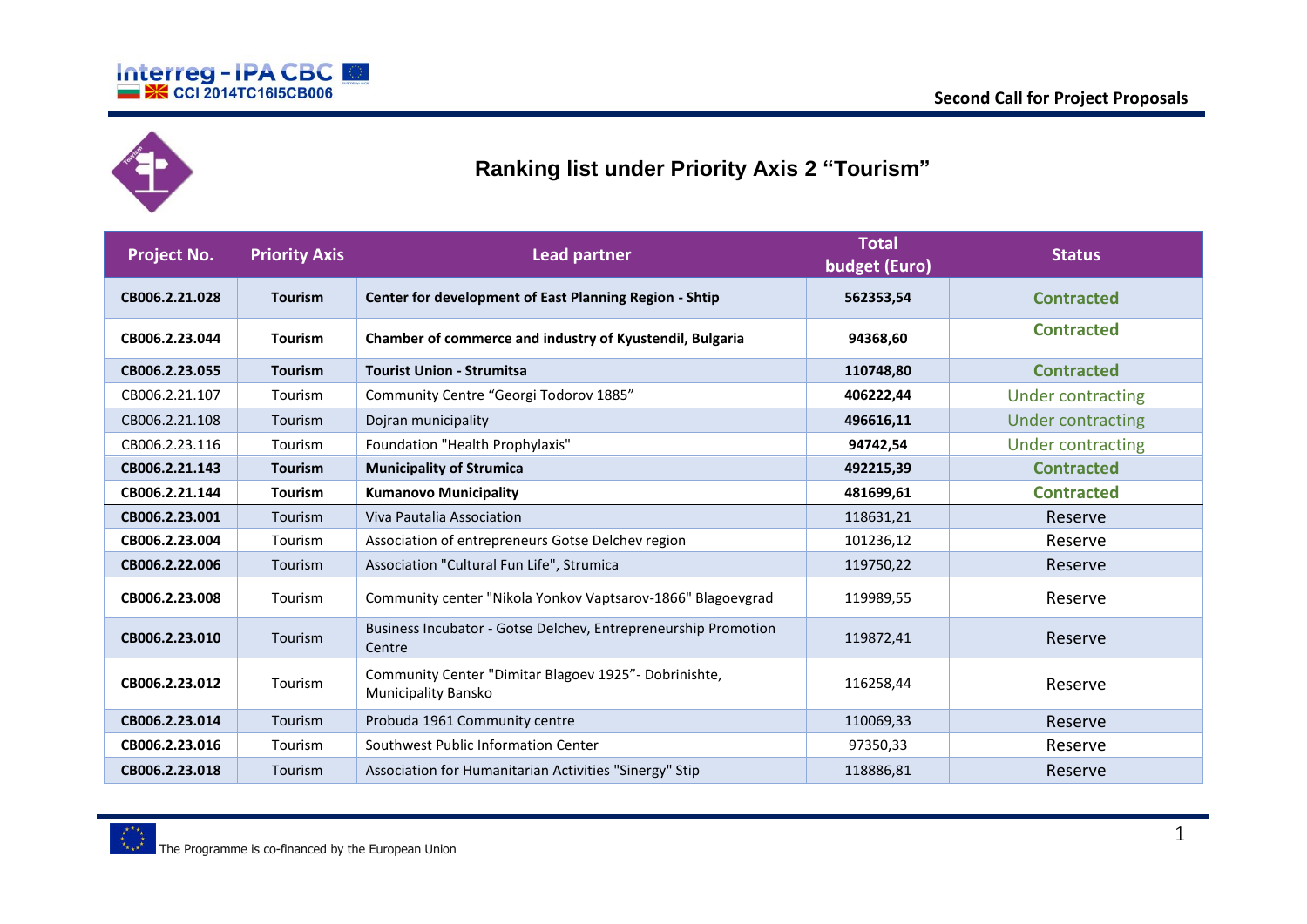

| CB006.2.22.020 | Tourism | Cultural Artistic Association "Goce Delcev" Delcevo / "KUD Goce<br>Delcev" Delcevo /   | 115256,89 | Reserve |
|----------------|---------|----------------------------------------------------------------------------------------|-----------|---------|
| CB006.2.23.022 | Tourism | Women's organization-Stip                                                              | 119175,25 | Reserve |
| CB006.2.23.026 | Tourism | "We the Women Movement" Association                                                    | 119067,41 | Reserve |
| CB006.2.23.031 | Tourism | Association for Culture and Art St. Gorgi Kratovski                                    | 119998,05 | Reserve |
| CB006.2.23.032 | Tourism | <b>Pirin Tourism Forum</b>                                                             | 119695,73 | Reserve |
| CB006.2.23.034 | Tourism | Bravura Cooperativa                                                                    | 119620,52 | Reserve |
| CB006.2.23.036 | Tourism | Non-profit Association "Veterans' sports club - Bansko"                                | 114278,37 | Reserve |
| CB006.2.23.037 | Tourism | "LAG - Gotse Delchev - Garmen - Hadzhidimovo" Association, Gotse<br>Deltchev, Bulgaria | 119717,30 | Reserve |
| CB006.2.23.042 | Tourism | No Frontiers 21 Century Association                                                    | 119949,33 | Reserve |
| CB006.2.23.045 | Tourism | Association "Youth Municipal Council"                                                  | 119952,73 | Reserve |
| CB006.2.23.048 | Tourism | Foundation for cultural and intellectual development Optimist                          | 118718,20 | Reserve |
| CB006.2.23.058 | Tourism | Chamber of Commerce and Industry - Blagoevgrad                                         | 114096,90 | Reserve |
| CB006.2.23.061 | Tourism | Municipal institution "City Museum of Kratovo"                                         | 119524,89 | Reserve |
| CB006.2.23.066 | Tourism | Association "Brainstorm Group"                                                         | 118447,12 | Reserve |
| CB006.2.23.070 | Tourism | Foundation for Culture and Sports Kumanovo                                             | 119213,34 | Reserve |
| CB006.2.23.071 | Tourism | Public municipal institution - Library TANE GEORGIEV Kumanovo                          | 117697,73 | Reserve |
| CB006.2.21.072 | Tourism | Center for development of the Third-Northeast planning region<br>Kumanovo              | 496759,27 | Reserve |
| CB006.2.23.075 | Tourism | Football club "Velbajd"                                                                | 119350,61 | Reserve |
| CB006.2.21.077 | Tourism | <b>Bansko Municipality</b>                                                             | 528956,51 | Reserve |
| CB006.2.23.079 | Tourism | <b>Standart Consulting Center</b>                                                      | 117059,43 | Reserve |
| CB006.2.23.080 | Tourism | Community Centre "Bratstvo 1869"                                                       | 119683,89 | Reserve |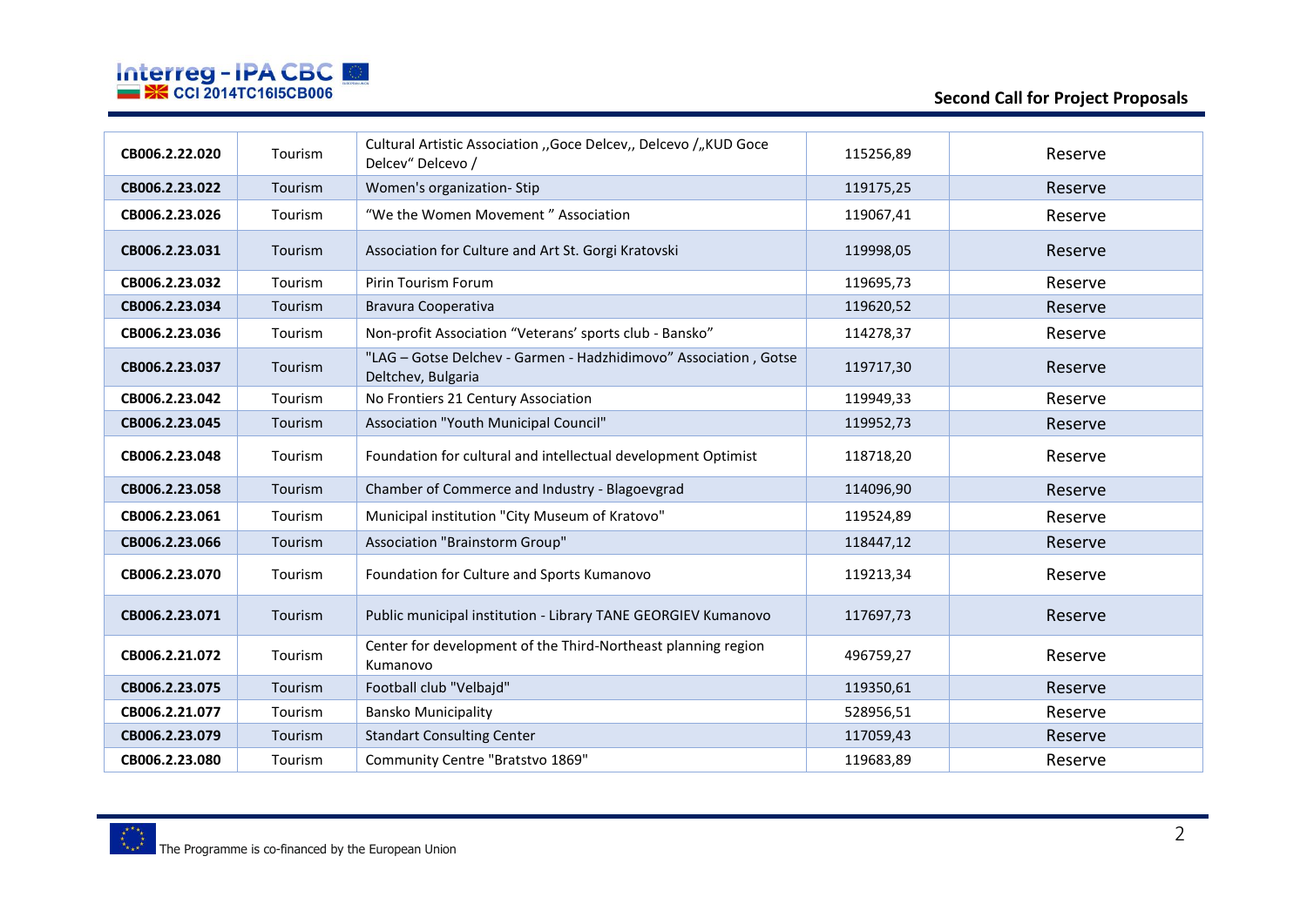

| CB006.2.23.088 | Tourism | Association EGRI - Civil Centre for Sustainable Development                                                             | 107972,24 | Reserve  |
|----------------|---------|-------------------------------------------------------------------------------------------------------------------------|-----------|----------|
| CB006.2.22.102 | Tourism | The Red Cross of the Republic of Macedonia - the Municipal<br>Organization Kriva Palanka                                | 119160,41 | Reserve  |
| CB006.2.23.109 | Tourism | Association for protection of nature and health Rainbow                                                                 | 118566,73 | Reserve  |
| CB006.2.22.110 | Tourism | Association for Economic, Social and Cultural Prosperity<br>"Denteletica"                                               | 119745,91 | Reserve  |
| CB006.2.23.111 | Tourism | L.I.D.E.R.- persons idea and actions for effective solutions                                                            | 110675,18 | Reserve  |
| CB006.2.23.113 | Tourism | Association of producers of organic food "ORGANO-LOGISTIK" -<br>Strumica                                                | 119119,64 | Reserve  |
| CB006.2.23.115 | Tourism | National Community Center "Bratya Miladinovi - 1936"                                                                    | 118697,68 | Reserve  |
| CB006.2.21.126 | Tourism | Municipality of Kochani                                                                                                 | 493319,15 | Reserve  |
| CB006.2.22.128 | Tourism | Municipality of Kyustendil                                                                                              | 118486,28 | Reserve  |
| CB006.2.23.129 | Tourism | Regional History Museum "Academician Yordan Ivanov" Kyustendil                                                          | 118477,00 | Reserve  |
| CB006.2.23.133 | Tourism | In focus Associations                                                                                                   | 119935,02 | Reserve  |
| CB006.2.21.150 | Tourism | Municipality of Dupnitsa                                                                                                | 499909,41 | Reserve  |
| CB006.2.21.157 | Tourism | Economic Development Agency Bansko                                                                                      | 499046,76 | Reserve  |
| CB006.2.23.003 | Tourism | "People's roots" Foundation                                                                                             | 119959,65 | Rejected |
| CB006.2.21.023 | Tourism | Community Center "Nikola Vaptsarov-1894"                                                                                | 367528,11 | Rejected |
| CB006.2.23.030 | Tourism | Narodno chitalishte "Nikola Yonkov Vaptsarov - 1927"                                                                    | 116691,96 | Rejected |
| CB006.2.23.049 | Tourism | Citizens Association INNOVATE CONSULTING GROUP IKG, Institute<br>for social economic research, analyzes and development | 119867,25 | Rejected |
| CB006.2.22.059 | Tourism | Narodno Chitalishte Izgrev - 1930                                                                                       | 119209,26 | Rejected |